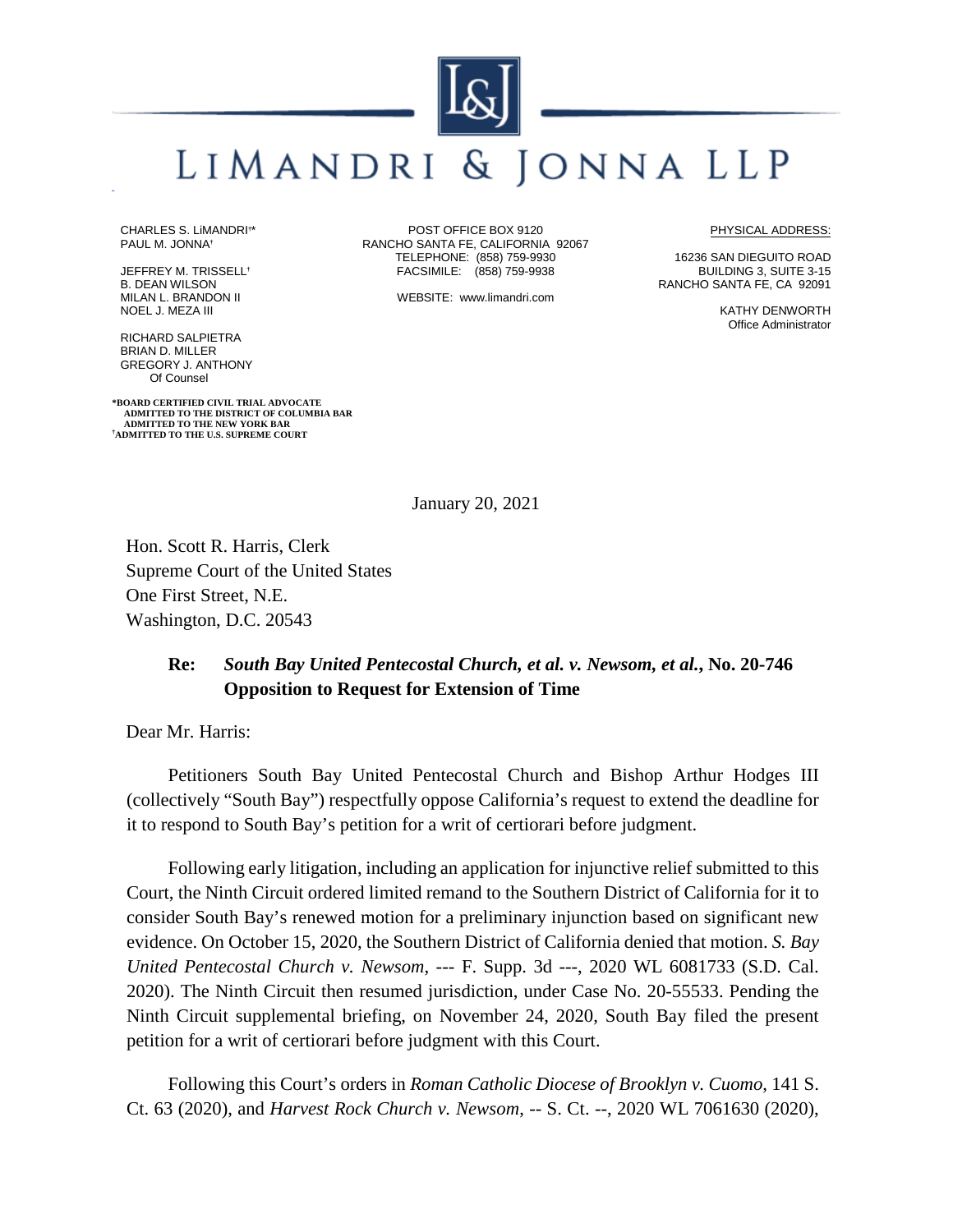Hon. Scott S. Harris, Clerk **Re:** *South Bay United Pentecostal Church, et al. v. Newsom, et al.***, No. 20-746 Opposition to Request for Extension of Time** January 20, 2021 Page 2 \_\_\_\_\_\_\_\_\_\_\_\_\_\_\_\_\_\_\_\_\_\_\_\_\_\_\_\_

on December 8, 2020, the Ninth Circuit vacated the Southern District of California's October 15, 2020 order, remanded the case (with the panel retaining jurisdiction over future appeals), and instructed the District Court to reconsider its order denying preliminary injunctive relief. *S. Bay United Pentecostal Church v. Newsom*, 981 F.3d 765 (9th Cir. 2020). Two days later, on December 10, 2020, the first California Superior Court to grant preliminary injunctive relief did so, enjoining both California and San Diego County (along with Los Angeles, San Bernardino, and Kern counties) from restricting worship services, but based on the Free Exercise clause of the California constitution, which the court interpreted as "at least as protective of religious liberties as the First Amendment." *Burfitt v. Newsom*, No. BCV-20- 102267 (Cal. Super. 2020). California and San Diego County simply ignored the order; but on December 19, 2020, Los Angeles County lifted all restrictions on churches, stating in its press release that doing so was necessary to "align" with *Diocese of Brooklyn* and *Burfitt*.

On December 21, 2020, the Southern District of California re-issued an order denying preliminary injunctive relief in toto, and re-incorporating by reference its earlier October 15, 2020 order. *S. Bay United Pentecostal Church v. Newsom*, --- F. Supp. 3d ---, 2020 WL 7488974 (S.D. Cal. 2020). The Ninth Circuit them resumed jurisdiction, under Case No. 20- 56358, and South Bay filed an urgent motion for an injunction pending appeal.

On December 23 and 24, 2020, the Ninth Circuit denied South Bay's motion for an injunction pending appeal, without prejudice, but expedited South Bay's appeal with oral argument to be completed on Friday, January 15, 2021 because California's restrictions on worship " 'strike at the very heart of the First Amendment's guarantee of religious liberty.' " *S. Bay United Pentecostal Church v. Newsom*, 982 F.3d 1239 (9th Cir. 2020) (quoting *Diocese of Brooklyn*, 141 S. Ct. at 68); *S. Bay United Pentecostal Church v. Newsom*, 983 F.3d 383 (9th Cir. 2020).

On December 30, 2020, instead of timely filing their response to South Bay's petition for a writ of certiorari before judgment, both California and San Diego County filed statements indicating that they would not respond to the petition unless ordered to do so by this Court. On January 14, 2021, this Court ordered them to do so by February 16, 2021. On January 15, 2021, the Ninth Circuit heard oral argument, and took the appeal under submission. A ruling is expected any day. But on January 19, 2021, California (but not yet San Diego) requested that its response deadline be extended to March 18, 2021.

This Court should deny the requested extension. The Ninth Circuit took seriously that all people of faith suffer irreparable harm as every "Sabbath passes," *Diocese of Brooklyn*,